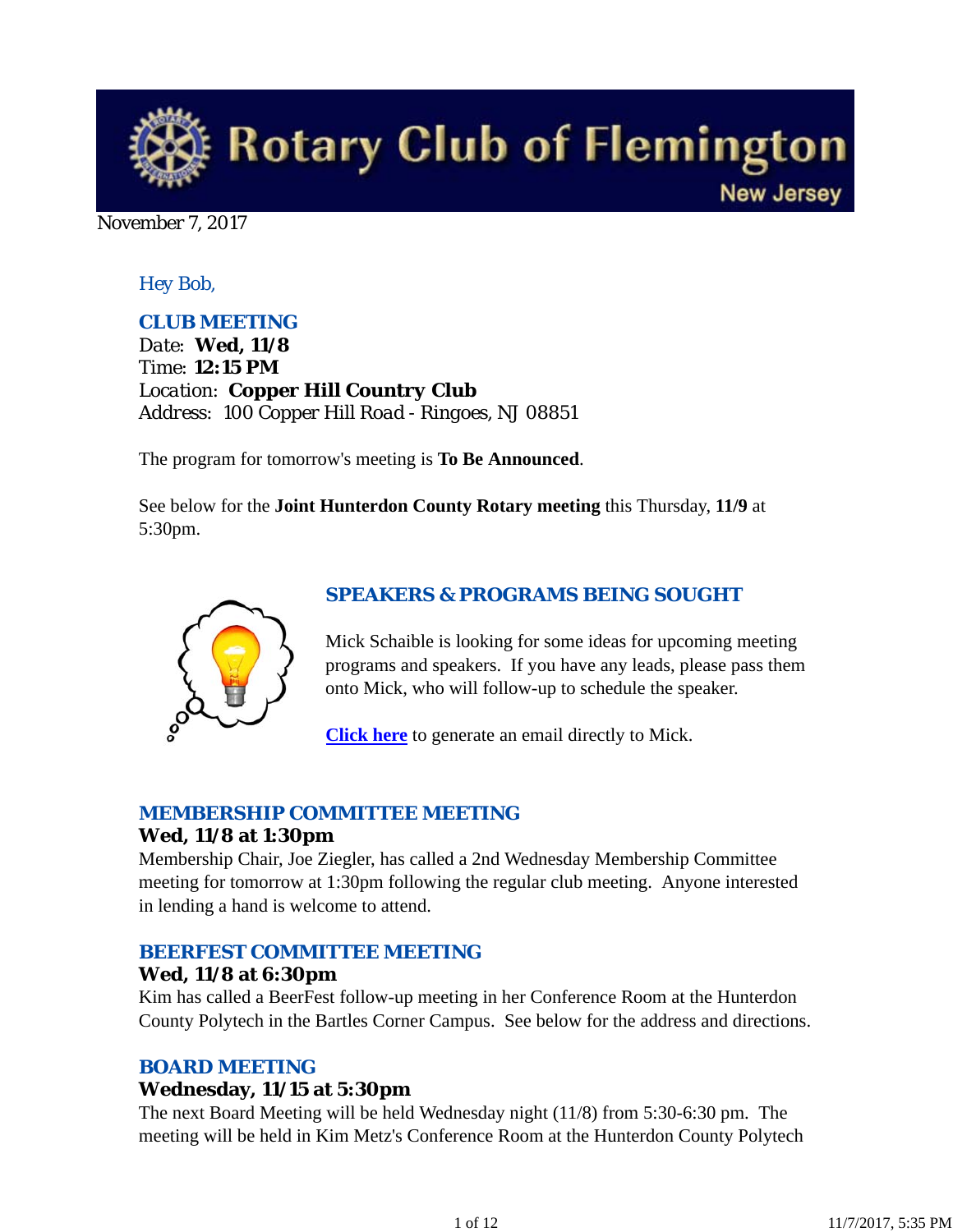in the Bartles Corner Campus. The address is: 8 Bartles Corner Road, Suite 2 - Flemington, NJ 08822. General Directions are: Go North on Route 31 and pass through the BJ's & HMC traffic light. Take a right at the next traffic light onto Bartles Corner Road. Take the first right onto Leisure Court at the Bartles Corner Commercial complex. Take the second drive on the right. Go to the very end of the building. Park and enter there. Kim's office is located there.

## *Joint HUNTERDON COUNTY ROTARY MEETING*

Date: **Thursday, November 9** Time: **5:30pm to 7pm** Location: Clinton Fire House (1 New Street) Cost: **\$20 per Person**

A joint Hunterdon County Rotary Club meeting has been planned to honor our veterans. It will be held on **Thursday, November 9** at 5:30 PM at the **Clinton Firehouse** located at 1 New Street. For \$20 per person, a light meal will be served along with speaker Jimmy Phinney, who is a WWII and Korea Special Services, POW veteran.

Each Rotarian can bring one (1) Veteran for free. To keep costs down, bring your own wine, beer and dessert. If interested, let Kim know. **Click Here** to generate an email to Kim to RSVP. They are asking for a head-count by Wed, 11/8.

## *RIDES for JOHN ZULLO* **From Sandy Clark Updated 11/7/2017**

Following is an updated schedule for driving John Zullo to Wednesday Rotary meetings during the next several weeks. This will be revised as necessary in each weekly E-Monger. Scheduled drivers should contact Sandy Clark at least 24 hours before the Wednesday meeting if they are unable to drive. At the same time, John will call the scheduled driver at least a day in advance if he does not plan to attend the meeting.

#### **Schedule of Drivers for John Zullo**:

- Nov. 08 Dick Stothoff
- Nov. 15 Terry Martin
- Nov. 22 Harry Mazujian
- Nov. 29 Sandy Clark
- Dec. 06 Ken Skowronek

*Samaritan Homeless Interim Program (SHIP) Mobile Soup Kitchen/Disaster Unit* **From the Montgomery/Rocky Hill Rotary Club**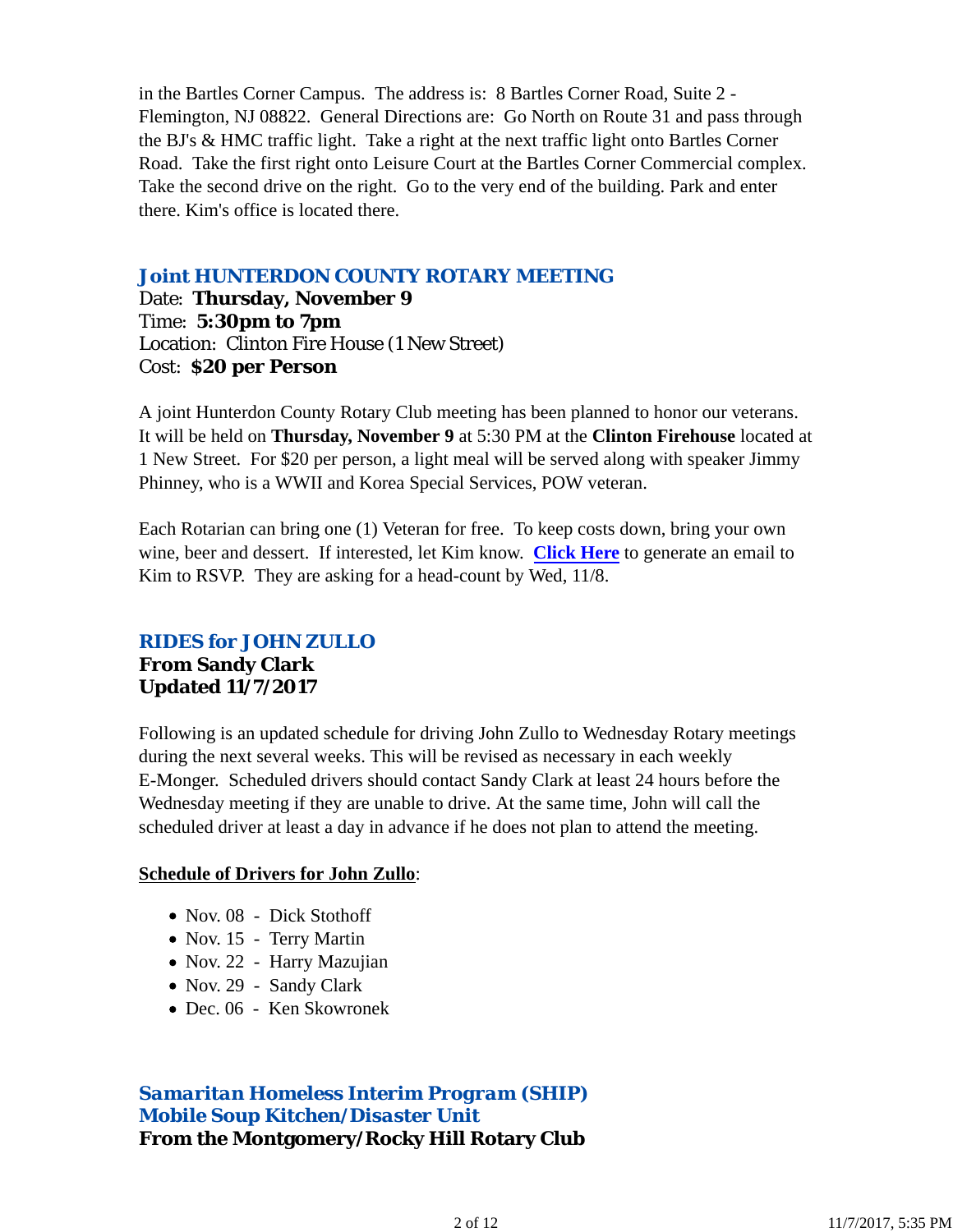## Meeting Date: **Wed, 11/15 at 9am** (Continental Breakfast) Location: Nassau Club, 6 Mercer St, Princeton, NJ

The Montgomery/Rocky Hill Rotary Club is looking for members to join them in planning and sharing an idea on making the "**Make A Difference - SHIP's Mobile Soup Kitchen/Disaster Unit**" project a success. A meeting will be held on November 15th at 9 AM at the Nassau Club, 6 Mercer St, Princeton, NJ. SHIP, which stands for **Samaritan Homeless Interim Program**, serves the homeless, near homeless, working poor, and individuals who are not able to obtain other assistance. The food truck allows for the delivery of food on a nightly bases in the area communities. This vehicle also provides direct services for Alcohol/Substance Interim Counseling and Referrals, the "Better Way" program. Addressing the opioid crisis on the ground is important.

A District wide 50/50 Raffle is being offered for club involvement. **Click Here** to view the 50/50 Raffle flyer.

**Please RSVP** to Sharon Prosinski at **slprosinski64@gmail.com** by November 11 to confirm your involvement.



## *CHRISTMAS TREE LIGHTING Ceremony* **Friday, December 1 at 7pm**

Dick Stothoff has announced that this year's Christmas Tree lighting will take place on **Friday, 12/1** at the monument on Main Street Flemington near the Presbyterian Church. Rotarians that will be helping Santa Claus to handout candy canes and oranges to the

attending children are asked to meet at 6:40pm behind the Deat's Building in Flemington OR at the Christmas Tree on Main Street at **7pm**.

Santa Claus will be arriving at the Christmas Tree between 7 to 7:15pm, which is preceded by the formal Tree Lighting Ceremony and Christmas Carols that is organized by Flemington Cub Scout Pack 61.

Once the Tree Lighting Ceremony is over, **everyone is invited to the annual After-Party at Dick & Priscilla Stothoff's home!** If you have never attended, please come and bring the family and kids!!!

Please note that the Main Street Flemington Annual "**Hunterdon Holiday Parade**" will be held on Sunday, 12/3.

# *A Little History of the Main Street Flemington Tree Lighting*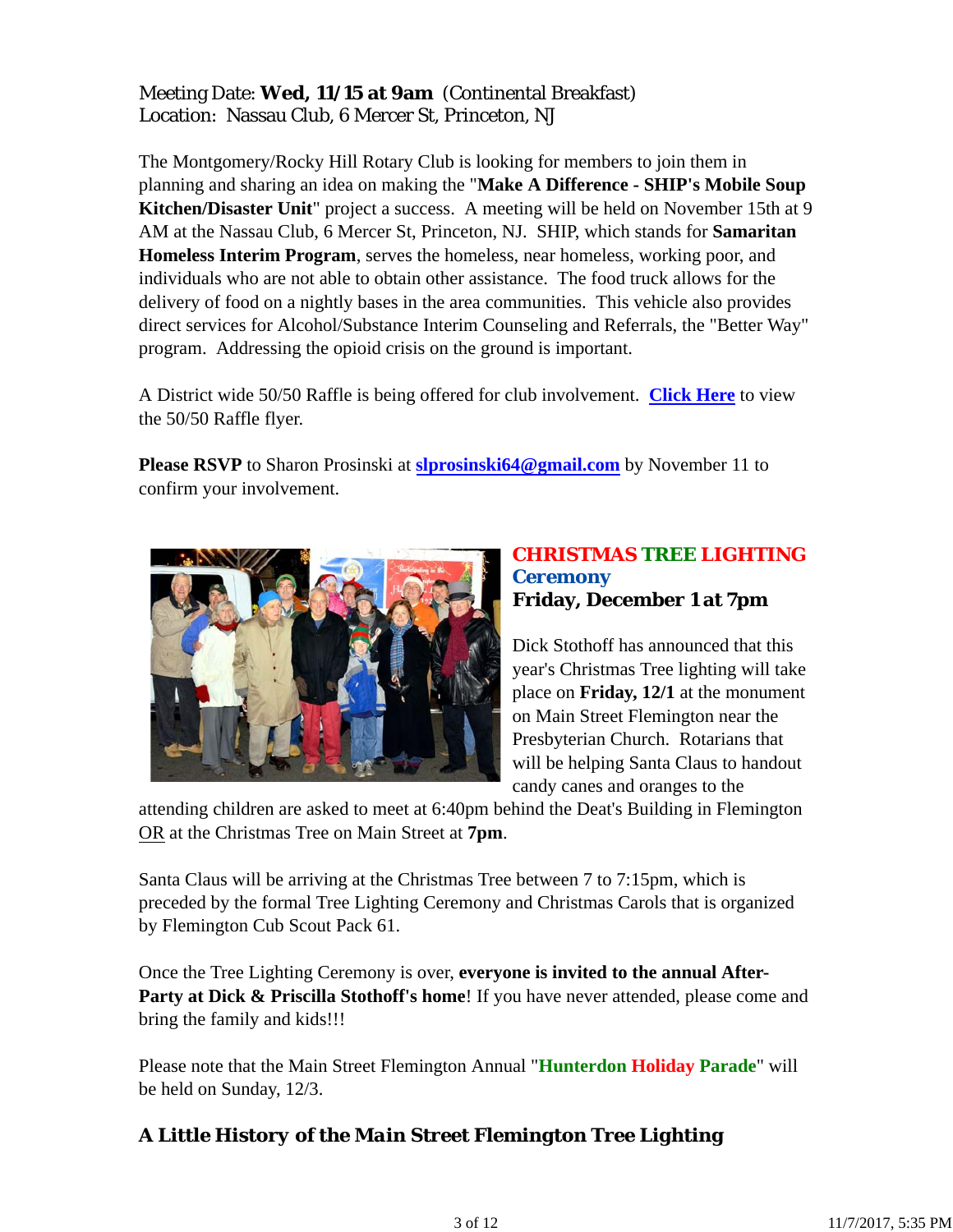## *Ceremony*:



The Christmas Tree Lighting ceremony is Flemington Rotary's oldest service project, which began in **December 1923**. This was just after the club first formed on October 3, 1923.

The annual Christmas Tree Lighting event itself has been taking place **since 1922** in the heart of Flemington thanks to the hard work of many volunteers.

Originally done by a small group of volunteers, coordination efforts were taken over by the Flemington Children's Choir and the Flemington Rotary Club. When the Children's Choir ceased its operations, Cub Scout Pack 61 in Flemington took over the duty of coordinating the tree installation and lighting every year since 1965. The cub scout from Pack 61 that sells the most popcorn during their annual popcorn fundraiser

gets the honor of lighting the Christmas Tree!

ARY

The Flemington Rotary Club has been **handing out candy canes and oranges ever since 1923**. The group's involvement has been the backbone for the event since that time. Cub Scout Pack 61 and its long time cub master Doug Niece, now deceased, took over the duties in 1965 as a way to ensure that the Christmas Tree tradition continues to this day in Flemington.

**Why candy canes and oranges you ask?** Back in the 1920's, it was very difficult for children to get some candy and fresh fruit to eat. These days, we can readily purchase these items at our local Supermarket, etc. So it was a VERY BIG deal for the children in attendance to get their huge Candy Cane and Fresh Orange.

**Thanks to the Volunteers!** A very special thanks to the volunteers that help to make the Tree Lighting a success! They include the Flemington Rotary Club, Cub Scout Pack 61, Samuel Stothoff Company, Tamke Tree Service, Rowe Electric, Dan Butt, Carpet One, Countryside Veterinary Hospital, Cornerstone Print & Imaging, the Flemington Borough Fire Department and the Flemington Borough Police Department.

> **Sponsoring the Christmas Tree Lighting** and bringing Santa with his treats for all the children of Flemingtonof Flemington **Since 1923** 'Service Above Self"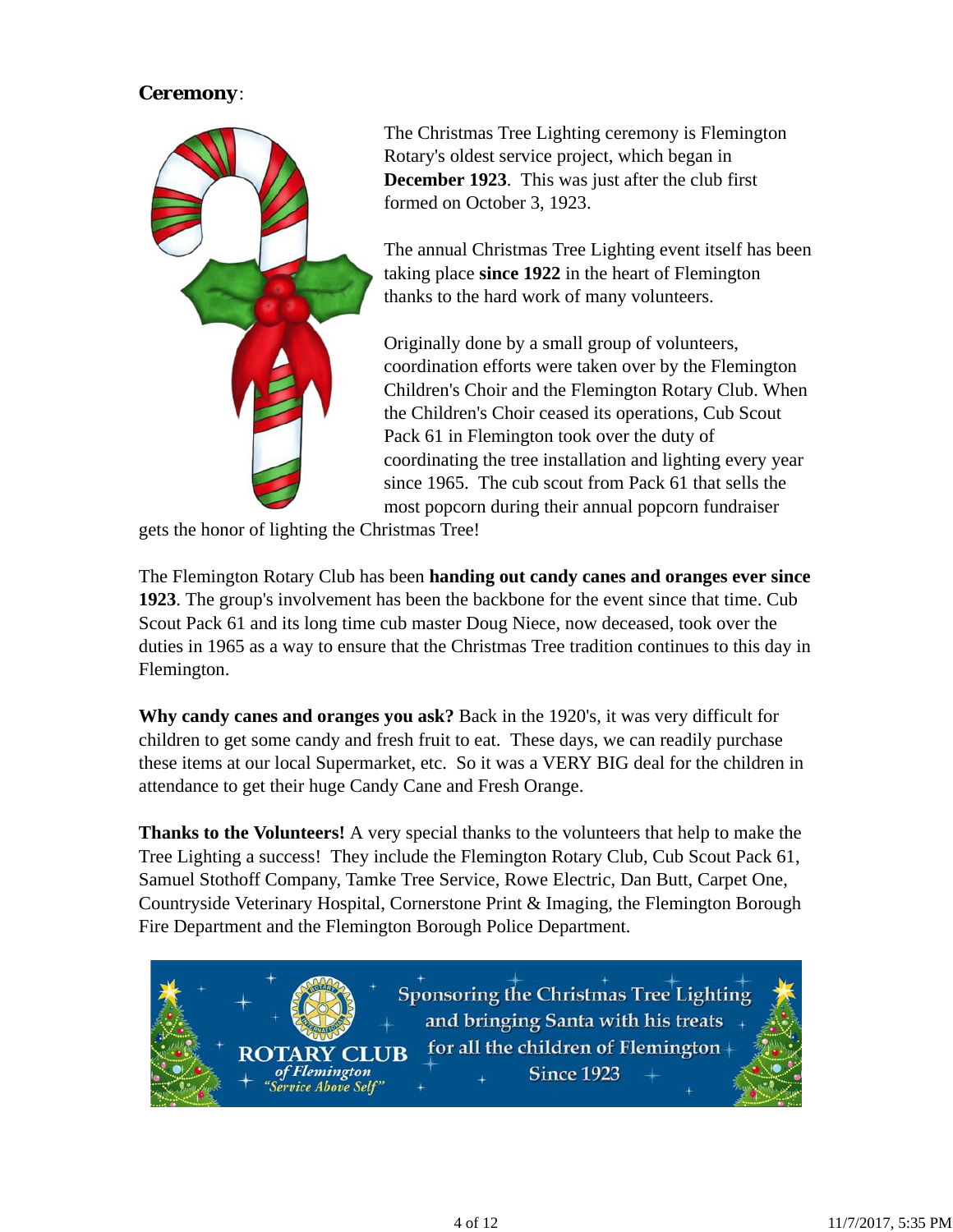

# *Flemington Rotary's Annual HOLIDAY COCKTAIL PARTY* **Wednesday, December 20** Location: **Al Fresco's** Address: 100 Reaville Ave - Flemington, NJ 08822 Time: 6:00 PM to 8:00 PM

The Rotary Club of Flemington would like to warmly invite you and your spouse / guest to our **Holiday Cocktail Party**! The party will be held at **Al Fresco's** located in The Shoppes at Flemington.

The evening will include an assortment of appetizers and adult drinks. Note that this is a Cocktail Party with "tapas" style appetizers to enjoy. This is not a sit down dinner.

Rotarians attending are asked to bring a wrapped **Secret Santa gift** valued around \$12.

Cost to Attend:

- Weekly paying members will pay \$15 for their meal. No cost for their spouses.
- Quarterly paying members and their spouses attend free of charge.
- No cost for spouses of deceased Rotarians.
- Friends of Rotary & additional guests will pay \$30 per person.

Kindly **RSVP** no later than **Wednesday, 12/13**. An Evite invitation will be send out shortly.

For additional information or questions, please contact Karen Widico at **kwidico@njprevent.com**



## *Please Bring an Unwrapped Gift to the Holiday Party for a Local Family in Need!!!* **Flemington Rotary's SAC Holiday Gifts**

At (or before) the Rotary meeting on Wed, 12/13, Rotarians are asked to **voluntarily** bring an

unwrapped gift (but a gift bag is appreciated!) to **supplement the Service Action Committee's (SAC) Holiday shopping**. Rotarians have always provided great support for this.

The types of items typically requested are:

\*Infant / Toddler learning toys. \*Family Fun Games (Monopoly, Scrabble, Catch Phrase, etc.).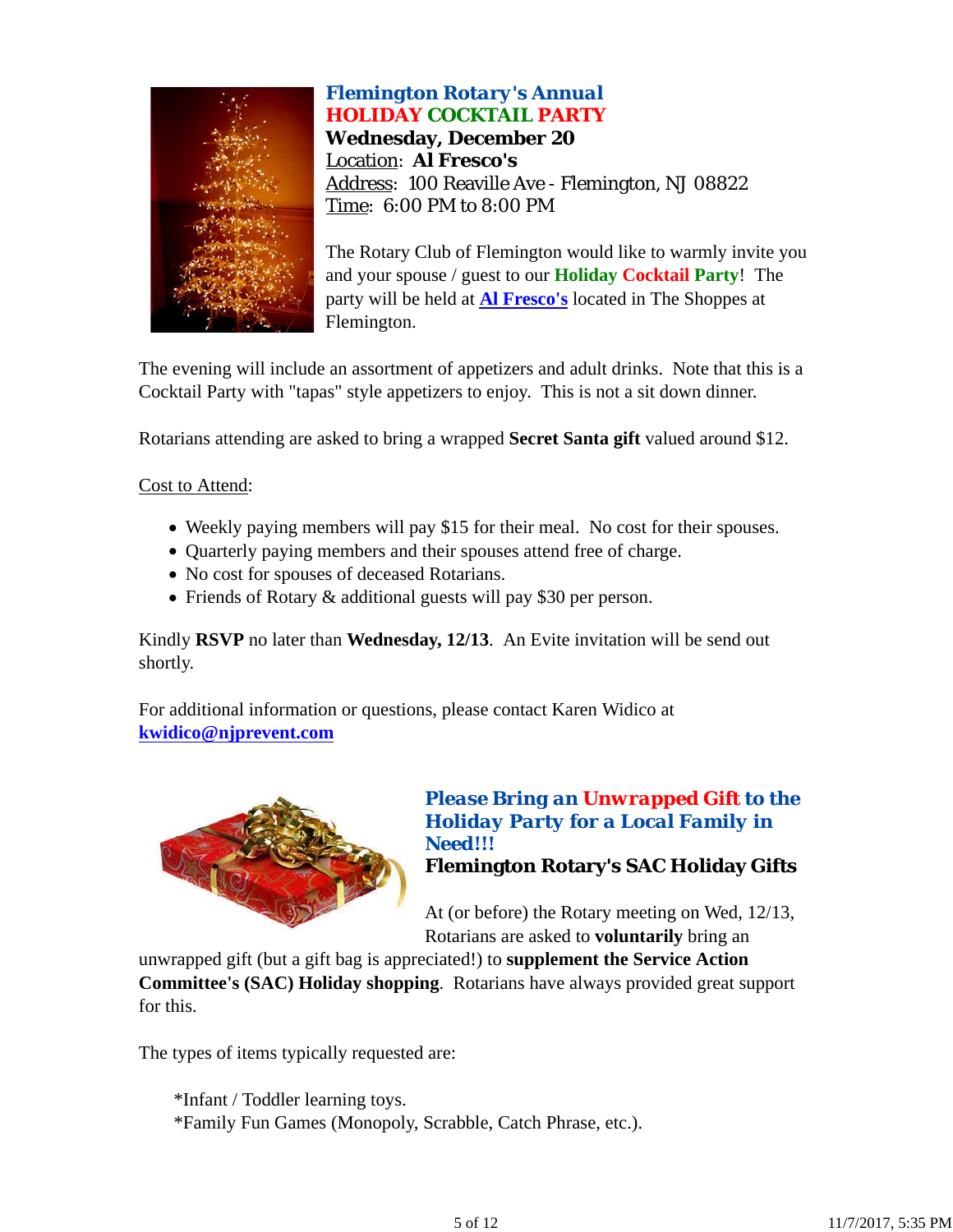\*Gloves, scarves, socks as stocking stuffers. \*Craft kits. \*Lego kits. \*Gift Cards: WalMart, i-Tunes, Kohl's, Burlington Coat Factory, Five Below.

# *Clinton Sunrise Rotary make Donations via Proceeds Raised from their Rubber Ducky & Sprintin Clinton Races*

Press Release on **10/27/17**

Give a little...get a little. Clinton Sunrise Rotary- CSR gives back to their community from their two big races. The Rubber Ducky and Sprintin Clinton 5/k run both held annually in July netted over seventeen thousand dollars this year. \$17,952 was recently donated to the Central Jersey Cancer Support Community, American Cancer Society, Clinton Police, EMS and Fire Department. These two races also funds our local education and leadership programs; Clinton Public School dictionaries, Rotary Youth Leadership Awards (RYLA), Polytech scholarships and Bridging the Gap awards.

Support for these and other projects, are funded through the two races, as well as grants such as the Allstate Grant. Notable project, the Rotary Fitness Trail in Hunts Mill park, was a \$40,000.00 endeavor which took over five years to implement. Currently, the club is working to outfit the town with bike docking stations, a more friendly way to park your bikes safely. And will be introducing the Little Library to the town, a nation wide outreach started by Rotary.

## *PROPOSED NEW MEMBER* **Jeffrey Moore**

The Membership Committee and Board have approved **Jeff Moore** for potential membership in the Rotary Club of Flemington. Jeff has been proposed by Joe Ziegler and has attended several of our club meetings. He would have the proposed classification of "**Education - Secondary**". Jeff is the Superintendent for the Hunterdon Central Regional High School. He resides in Delran, NJ.

Kim announced this information at the 9/27/2017 lunch meeting. Members had until the end of business on Tuesday, 10/3/2017 to submit a written objection to the board. Since no objections were received, Jeff is eligible for membership and will have his Orientation meeting scheduled.



### *Find us on Facebook*

Click the image to the left to connect with the Rotary Club of Flemington, NJ on Facebook.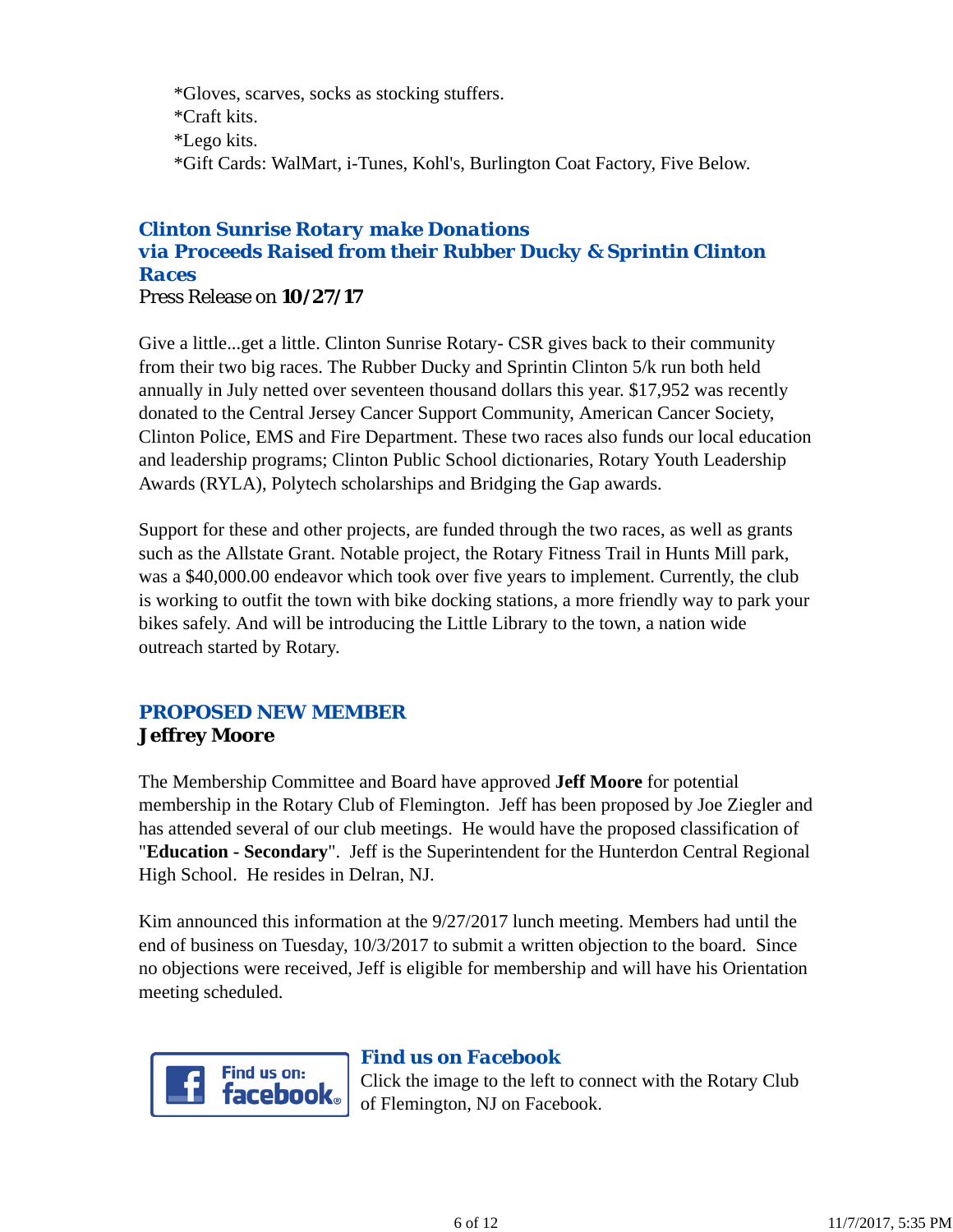

## *The Flemington Rotary MEMBER DIRECTORY Is Updated on the Website*

A PDF copy of the Club Directory kept on the club website, located on the password protected "**Members Only**" page. To access this, simply goto **www.FlemingtonRotaryNJ.org** and click on "Members

Only" in the upper left. The page is password protected. If you do not have the password, simply email us and request it.

If you see any updates that need to be made (a change of address, email, phone number, something is not listed correctly, etc.), please email Sandy Clark and request any changes to be made. **Click Here** to generate an email to Sandy.



# *SPEAKERS & PROGRAMS BEING SOUGHT*

Mick Schaible is looking for some ideas for upcoming meeting programs and speakers. If you have any leads, please pass them onto Mick, who will follow-up to schedule the speaker.

**Click here** to generate an email directly to Mick.



# *HUNTERDON COUNTY CHAMBER OF COMMERCE*

As you know, the Rotary Club of Flemington is a member of the H.C. Chamber of Commerce. This enables all Rotarians the ability to attend a Chamber function as a "member". If someone asks you what your business is, you would explain that you are a member representing the Rotary Club of Flemington. **Click Here** to visit the Chamber website for a listing of upcoming events.

## *ROTARY DISTRICT 7510 NEWS*

**Click Here** to read the current news from our Rotary District 7510.

# *UPCOMING DATES TO NOTE:*

Wed, 11/08: TBA Wed, 11/15: District Governor Official Visit. Wed, 11/22: TBA Wed, 11/29: TBA

Wed, 12/06: TBA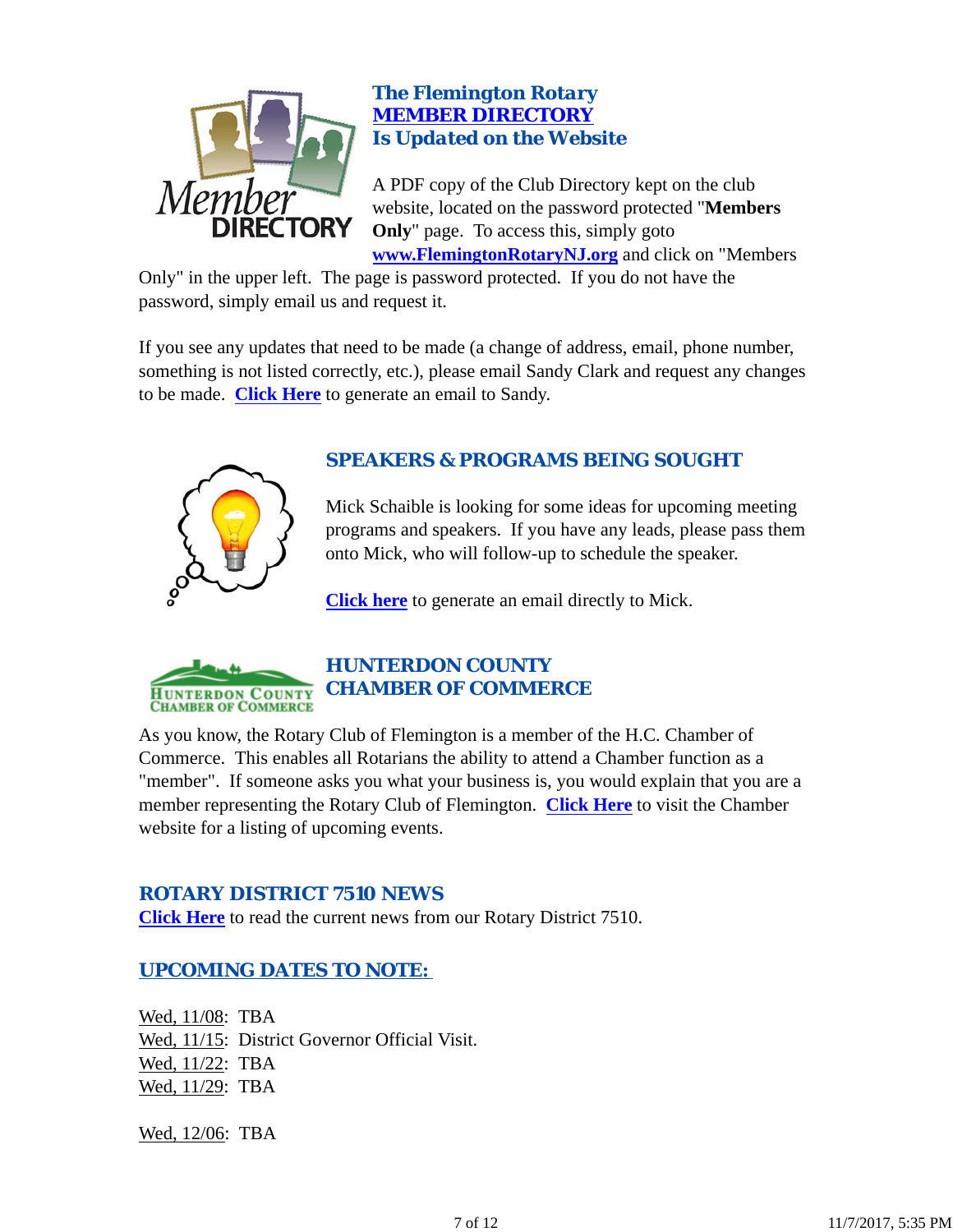Wed, 12/13: **Madrigal Girls Chorus** from H.C.R.H.S. for festive singing Wed, 12/20: **Flemington Rotary Holiday Cocktail Party at 6pm**. (*Note there is NO regular noon meeting on this day*) Wed, 12/27: **NO Meeting**. (*This meeting between the Holidays was canceled*)

**Next RCOF Board Meeting:** Wed, 11/15 at 5:30 PM (Usually the 3<sup>rd</sup> Wed). **Next Membership Meeting:** Wed, 11/8 at 1:30 PM (Usually the 2<sup>nd</sup> Wed).

### **Upcoming RCOF Club Events, Fundraisers, Fellowship Events, Etc**.:

12/1 (Fri): Main Street Flemington Christmas Tree Lighting 12/3 (Sun): Flemington Holiday Parade

#### **Rotary District 7510 Events & Functions:**

To Be Announced.

## *COMMITTEE LIST:*

**Click Here** to download the listing of all current Club Committee's and its members.

## *"MEMBERS ONLY" WEBSITE:*

## **Click Here for the Members Only section of the website to find:**

- 1) The "Membership Proposal Form" to propose a new member.
- 2) New Member Information.
- 3) An Online Copy of the Club Membership Directory.
- 4) A Link to All Photos Albums of the Club.

## *ROTARY WEBSITE LINKS:*

Rotary International: **www.Rotary.org** Rotary District 7510: **www.RotaryNJ.org**

## *NEARBY ROTARY CLUB MEETINGS:*

As A Rotarian, you are Welcome to attend a Rotary Club meeting anywhere in the world. Click here for the Rotary Club Locator App. Or see below for some local meetings:

### Mondays

**Lambertville/New Hope** (6:30 pm) - Lambertville Station Restaurant; 11 Bridge Street, Lambertville NJ 08530

**Piscataway** (12:15 pm) - Radisson Hotel; 21 Kingsbridge Road, Piscataway, NJ 08854

### Tuesdays

**Whitehouse** (12:15 pm) - Max's 22; 456 Route 22 West, Whitehouse Station, NJ 08889 **Princeton** (12:15 pm) - The Nassau Club; 6 Mercer Street, Princeton, NJ 08540 **Bridgewater-Bound Brook** (12:15 pm) - Arbor Glenn; 100 Monroe St, Bridgewater 08807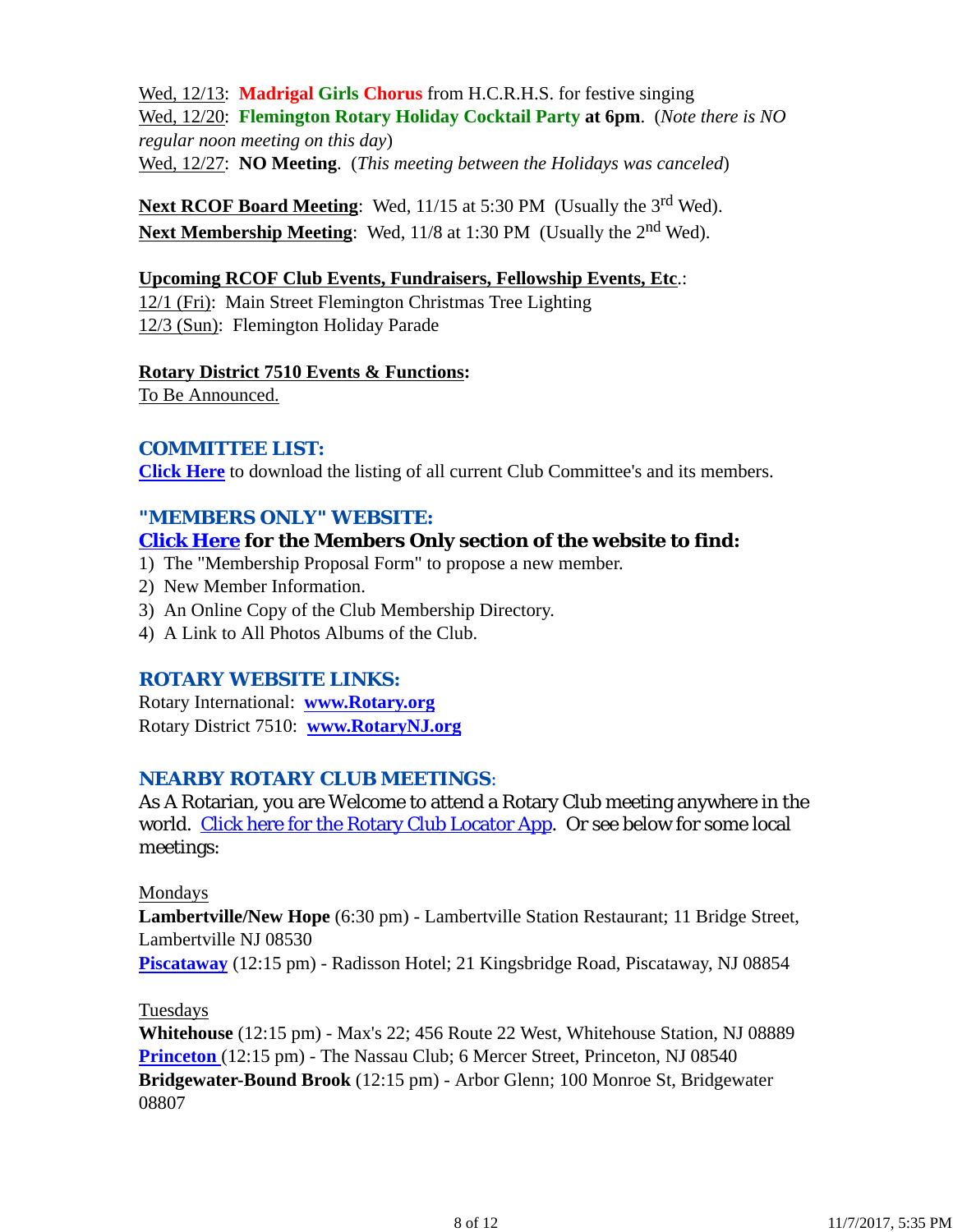### Wednesdays

**Branchburg Township** (7:30 am): Stoney Brook Grille; 1285 Route 28, North Branch, NJ 08876

**Flemington** (12:15pm): Copper Hill Country Club; 100 Copper Hill Road, Ringoes, NJ 08851

**Hillsborough Township** (6:15 pm): Pheasant's Landing; 311 Amwell Road (Rt. 514), Hillsborough, NJ 08844

### Thursdays

**Clinton Sunrise** (7:30 am): Clinton Fire Department; New Street, Clinton, NJ 08809 **Somerville/Bridgewater** (12:15 pm): Bridgewater Manor; 1251 US Highway 202/206, Bridgewater, NJ 08807

**Trenton** (12:15 pm): Freddie's Tavern; 12 Railroad Avenue, West Trenton, NJ 08628

#### Fridays

**North Hunterdon** (12:15 pm): Beaver Brook County Club; 25 County Club Drive, Annandale, NJ 08801

**Princeton Corridor** (12:15pm): Hyatt Regency; 102 Carnegie Center, Rt. 1 North, Princeton, NJ 08540

#### eClub

**Rotary eClub of Hunterdon Horizon**: View website for meetings or online makeups.

# RI President's Call for Action in **2017-2018**: **"Rotary: Making a Difference" Rotary Club of Flemington - Our 94th Year**

Founded October 3, 1923 \* Charter #1529 \* District 7510

| Club President         | <b>Kim Metz</b>                                        |
|------------------------|--------------------------------------------------------|
| President-Elect        | **Open**                                               |
| Secretary              | <b>Kyle Fogarty</b>                                    |
| Treasurer, General     | <b>Nik Kritharis</b>                                   |
| Treasurer, Lunch       | <b>Ken Skowronek</b>                                   |
| <b>Board Member</b>    | <b>D.J. Wright</b> (immediate Past-President)          |
| <b>Board Member</b>    | <b>Sandy Clark</b>                                     |
| <b>Board Member</b>    | <b>Joe Ziegler</b>                                     |
| Sergeant-at-Arms       | <b>Dianne Durland</b>                                  |
| R.I. President         | Ian H.S. Riseley (Sandringham, Victoria,<br>Australia) |
| District Governor (DG) | <b>Bob Zeglarski</b> (Roselle-Rosselle Park)           |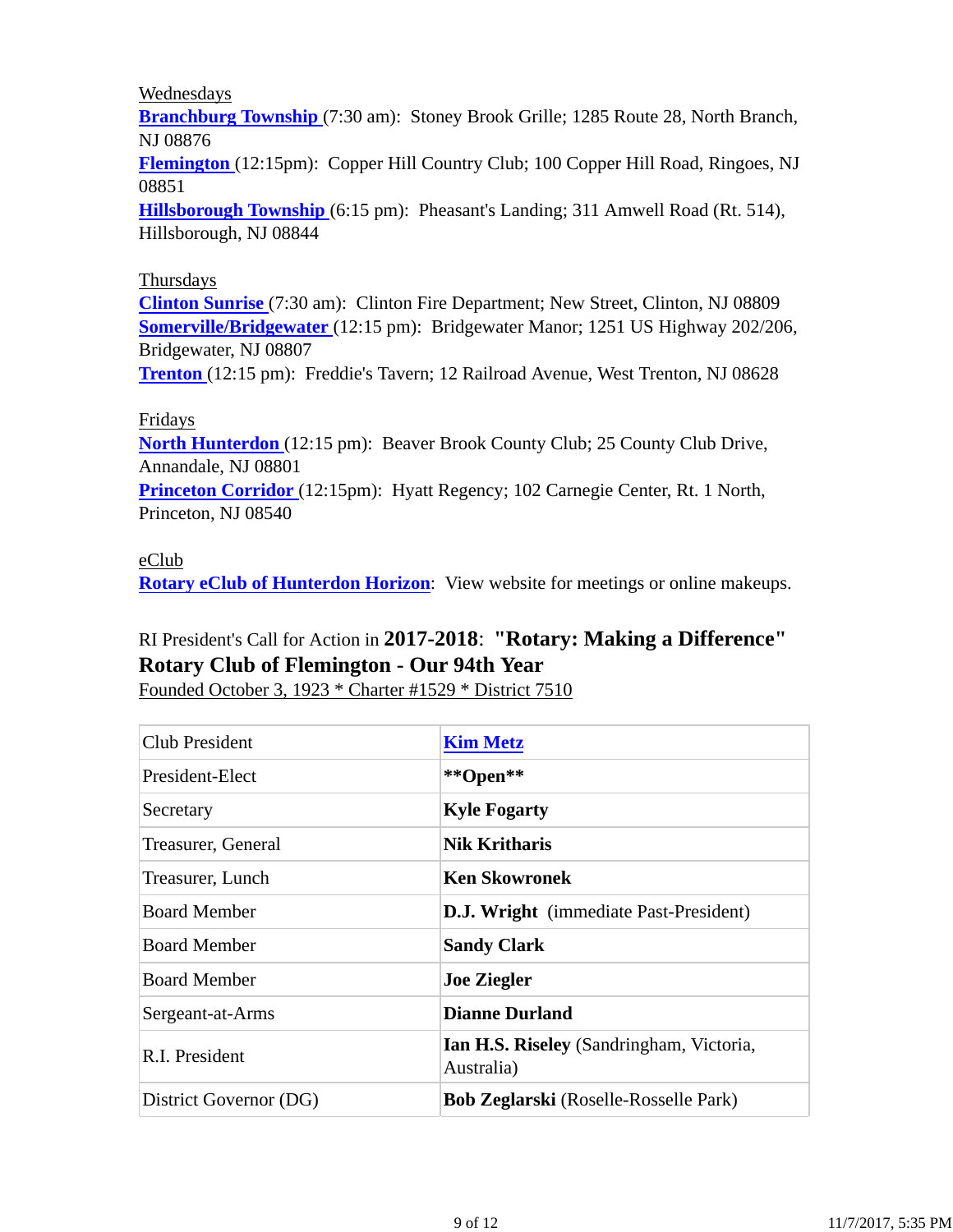District Governor Elect (DGE) **John Shockley** (Hillsborough) District Governor Nomimee (DGN) **Ann Walko** (Watchung-Warren) Assistant District Governor (ADG) **Albert Varga** (Lambertville-New Hope) Club Meetings: **Wednesday, 12:15 pm, Copper Hill Country Club** 100 Copper Hill Road, Ringoes 08551



*MISSION STATEMENT*: The mission of Rotary International is to assist and guide Rotarians and Rotary clubs to accomplish the Object of Rotary to ensure Rotary's continuing relevance and to help build a better world, emphasizing service activities by individuals and groups that enhance the quality of life and human dignity, encouraging high ethical standards, and creating greater understanding among all people to advance the search for peace in the world.

**THE OBJECT OF ROTARY:** The object of Rotary is to encourage and foster the ideal of service as a basis of worthy enterprise and, in particular, to encourage and foster:

**1st**: The development of acquaintance as an opportunity for service;

**2nd**: High ethical standards in business and professions, the recognition of the worthiness of all useful occupations, and the dignifying of each Rotarian's occupation as an opportunity to serve society;

**3rd**: The application of the ideal of service in each Rotarian's personal, business and community life;

**4th**: The advancement of international understanding, goodwill, and peace through a world fellowship of business and professional persons united in the ideal of service.

**THE 4-WAY TEST:** "Of the things we think, say or do: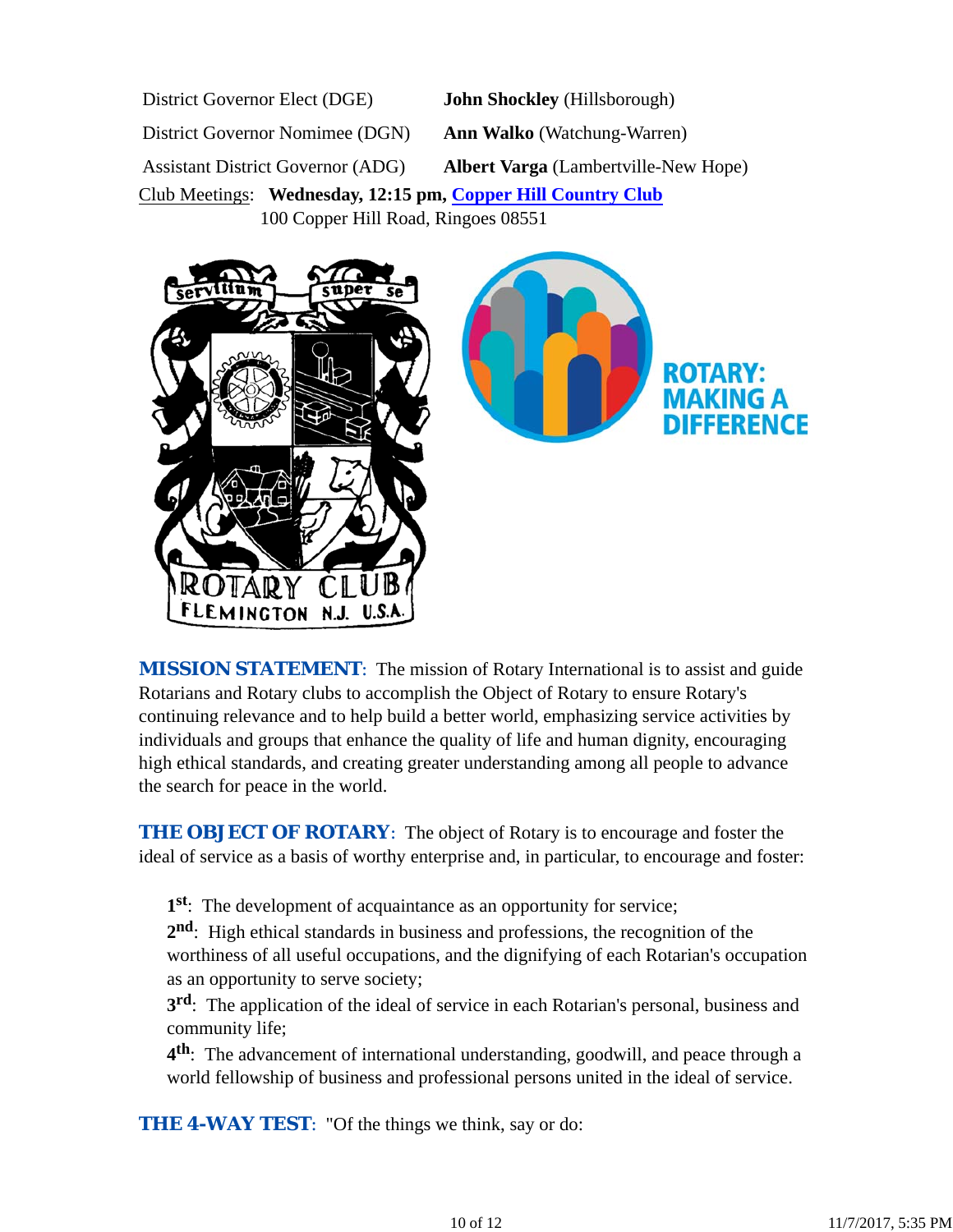- **1st**: Is it the Truth?
- 2<sup>nd</sup>: Is it Fair to all concerned?
- **3rd**: Will it build goodwill and better friendships?
- **4th**: Will it be beneficial to all concerned?"

## *ROTARY's AVENUE'S OF SERVICE*:

**1)** Through **Club Service**, we have fun, build lasting friendships, and make sure that our club runs well.

**2)** Through **Vocational Service**, we volunteer our professional skills to serve others and promote integrity in everything we do.

**3)** Through **Community Service**, we address local needs and work with our community to bring lasting improvements.

**4)** Through **International Service**, we meet humanitarian needs around the globe and promote world understanding and peace.

**5)** Through **Youth Service**, we work with young people to help them become the next generation of leaders, visionaries, and peacemakers.

# **2017-2018 CLUB MEMBER ROSTER Rotary Club of Flemington, NJ**

| Rotarian                          | <b>Member Since</b> | <b>Classification</b>           |
|-----------------------------------|---------------------|---------------------------------|
| Bohler, Herbert C. (Herb)         | 1977                | <b>Specialty Advertising</b>    |
| Boynton, Adam                     | 2016                | Church / Social Services        |
| Chittenden, Robert L. (Bob)       | 2003                | M.E.F.P. Consulting Engineering |
| Clark, Arthur L. (Sandy)          | 1987                | Printing                        |
| Davidson, James G. (Jim)          | 2002                | <b>Rubber Products</b>          |
| del Campo, Ann                    | 2016                | Scientist & Farmer              |
| <b>Durland, Dianne</b>            | 2017                | <b>Community Banking</b>        |
| Ferrari, Frederick J. (Fred)      | 1964                | Orthodontia                     |
| Fisher, Charles H. (Charlie)      | 1961                | <b>Funeral Services</b>         |
| Fisher, Thomas H. (Tom)           | 2012                | Property & Casualty Insurance   |
| <b>Fogarty, Kyle M.</b>           | 2017                | <b>Financial Advisor</b>        |
| Harrison, Jeffrey (Jeff)          | 1996                | Psychotherapy                   |
| <b>Hyatt, Frederic D. (Fred)</b>  | 2017                | <b>Retired - Aerospace</b>      |
| Kamnitsis, Christopher P. (Chris) | 2001                | <b>Financial Planning</b>       |
| Kritharis, Nikolaos (Nik)         | 2016                | Dentistry                       |
| Liebross, Ira                     | 1997                | <b>Family Medicine</b>          |
| Loew, Darren                      | 2002                | Orthodontics                    |
| Martin, Teresa (Terry)            | 1993                | Solid Waste/Recycling           |
| Mazujian, Harry                   | 2004                | Clergy                          |
| McWilliams, Nancy                 | 1992                | Psychotherapy                   |

Current Number of Members: 38